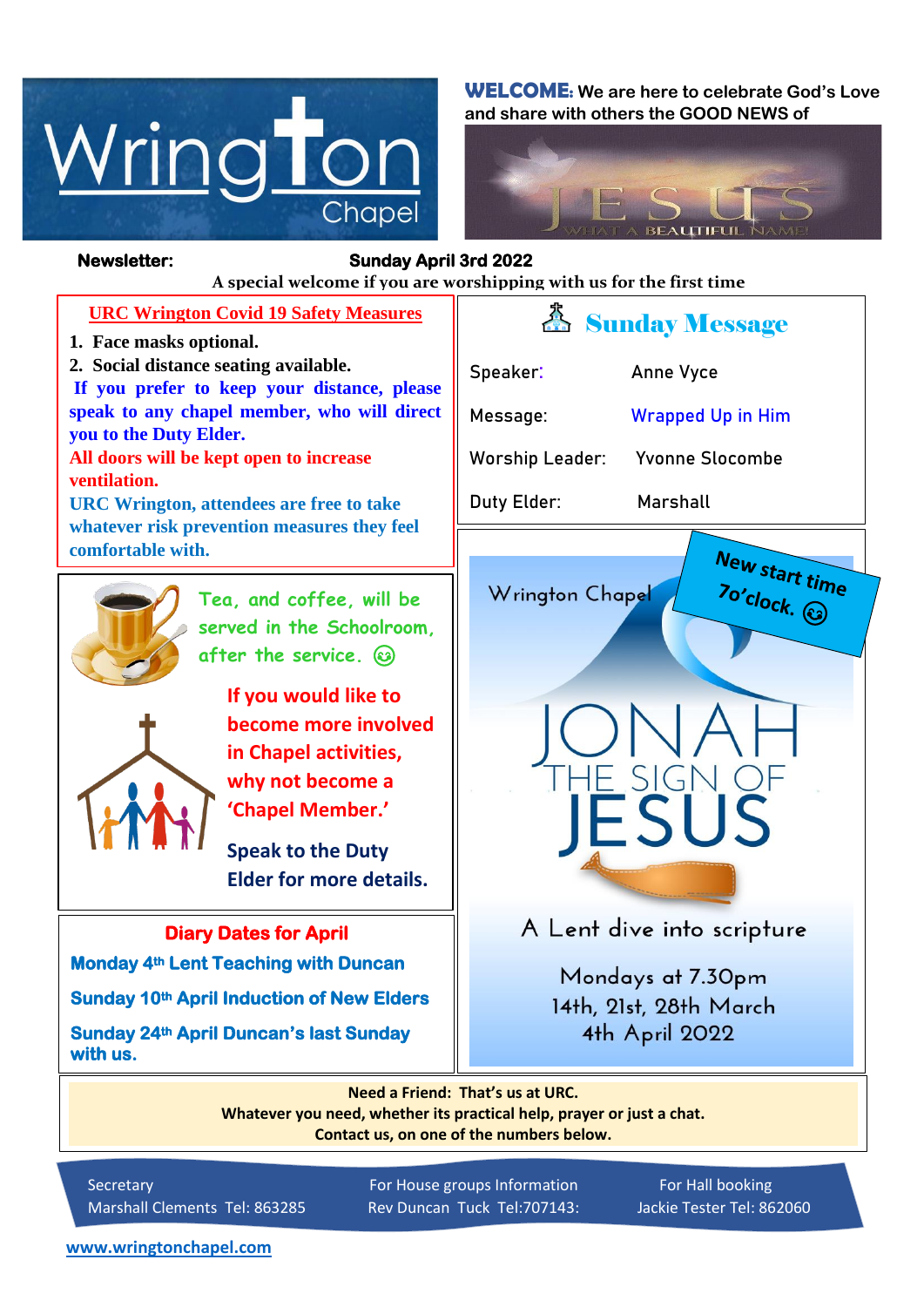# **ORDER OF SERVICE**

| <b>Rob</b>          | <b>Welcome and notices</b>                                                                   |
|---------------------|----------------------------------------------------------------------------------------------|
| Yvonne              | <b>Prayer</b>                                                                                |
| Song                | <b>What a Friend We Have in Jesus</b>                                                        |
| Anne                | All age talk                                                                                 |
| Children leave      | as they leave, please say 'May the Lord be with you'<br>and they respond 'and also with you' |
| song                | In Christ alone                                                                              |
| Intercession -      | <b>Global - Yvonne</b><br><b>local - Congregation + Robert</b>                               |
| <b>Song video</b>   | <b>Blessed Assurance</b>                                                                     |
| Anne                | <b>Message: Wrapped up in Him</b><br>scripture readings are threaded through the message     |
| <b>YouTube Vid:</b> | <b>Blessed Assurance</b>                                                                     |
| Anne                | <b>Aaronic Blessing.</b>                                                                     |
|                     | Background music YouTube Vid, Blessed Assurance                                              |

Please invite anyone who would like particular prayer to take the opportunity to come forward or to share any concerns with someone they know or one of the Elders.



# Why give out Bibles in a war?

Old people raised under the strictest of the communist regimes are asking for Bibles.

**If you've been following the stories from our team in Ukraine, you'll know that from the beginning they've responded to the crisis by giving out food and Bibles.** Three weeks ago we shared with you a video of Anatoliy, deputy leader of the team over there, loading a van in the snow with what he called 'physical bread and living [bread'.](https://biblesociety.cmail19.com/t/r-l-tyglyht-okuhtldljk-y/)

**When people know it's Bible Society giving out bread, they ask for Bibles too.** The majority of Ukrainians identify as Christian, but even older people who grew up under Communism are wanting to experience God's word for the first time. Anatoliy tells us they're asking for prayer as well. 'It is a revival,' he says.

[You can watch Anatoliy's latest video,](https://biblesociety.cmail19.com/t/r-l-tyglyht-okuhtldljk-j/) which explains how he and his team struggle on, even in the awful darkness. He is seeing God at work in Ukraine right now

biblesociety.org.uk/latest/ukraine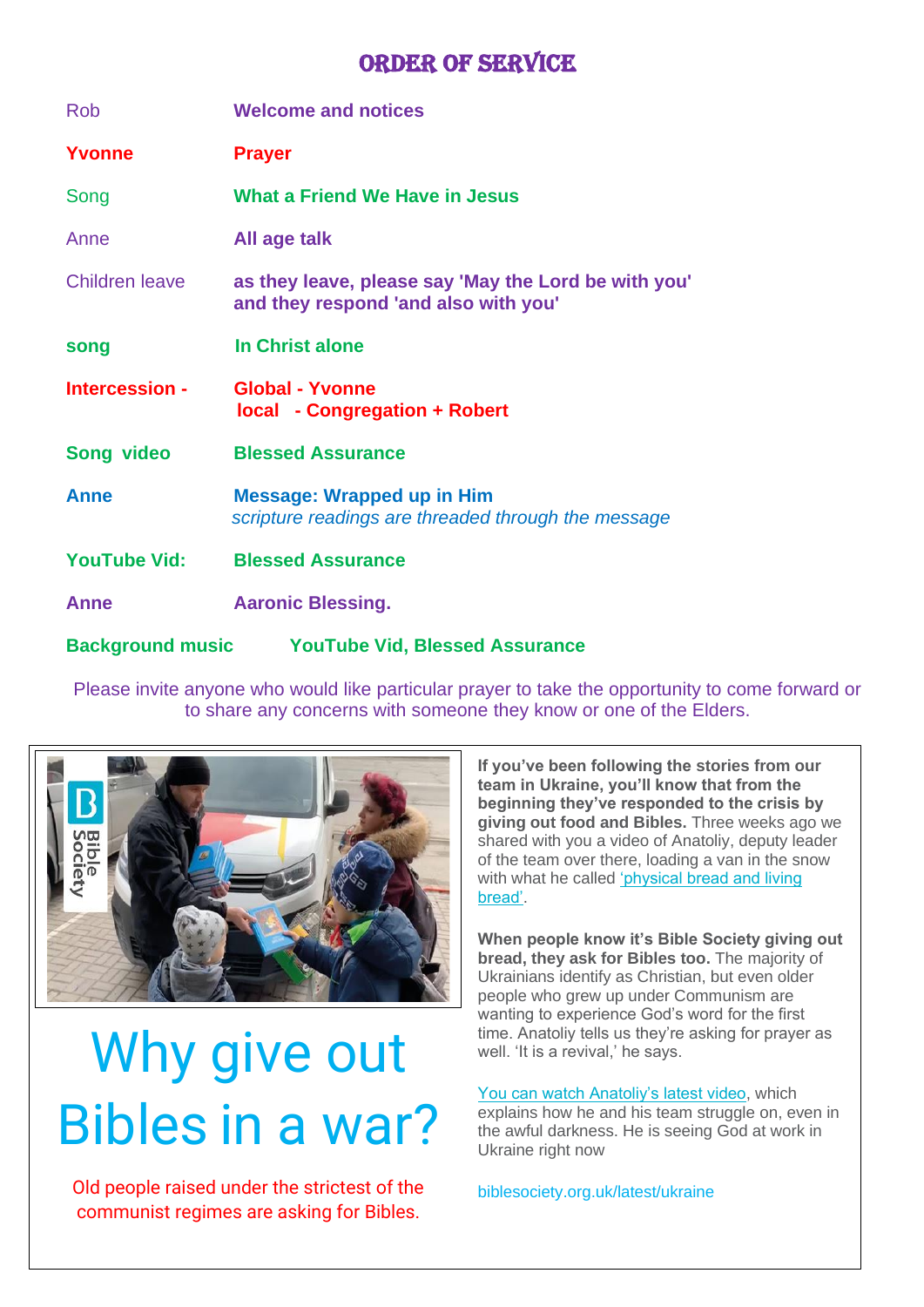# **Minister's Website Article April 2022**

This is my last article, as I'm leaving to take up the joys of retirement. I pray that all those I have served, and all those who may read my words, will continue to find encouragement and faith in our Lord Jesus.

As I pondered what to write, I remembered a Communion service I led years ago. I felt how poignant and true the words are of many of our worship songs. Sometimes you don't need a preacher; instead, you need to take the words of worship songs to heart.

Songs kept people together. Songs powerfully spread faith to those who couldn't read or write. Songs are remembered and sit in hearts easier than a theological argument. Songs have power. I invite you, then, to work through the words below, including an excerpt from different songs. Read or sing the excerpts, or search out the full songs and sing with gusto. It is Communion. You don't have to share bread and wine, but considering these things whilst you eat and drink at home could be good for your soul. Here we go:

# **Communion Through Song**

Christ is here first. Christ is the fore-runner, the one before. We lay aside our desires and needs, and give Christ the glory. Here, he is the one.

# *Song: Make Way (MP 457)*

*Make way, make way, for Christ the King in splendour arrives; fling wide the gates and welcome Him into your lives. Make way, make way, for the King of kings; make way, make way, and let His kingdom in!*

Our God of love has done this for us, so we are invited to come. We come with thanksgiving and declare:

# *Song: I will enter his gates (MP 307)*

*I will enter His gates with thanksgiving in my heart, I will enter His courts with praise; I will say, 'This is the day that the Lord has made, I will rejoice for He has made me glad.' He has made me glad, He has made me glad; I will rejoice for He has made me glad.*

Jesus has done all for us on the cross. He tore the curtain in two. He removed all barriers between us and God, that we may enter. Yet, we have a holy God, before whom sin cannot exist. Jesus removes sin. And this is ours, if we choose to accept the forgiveness offered, and place our faith in our Saviour. If we refuse, there is no other way. So we pray, using the following:

# *Song: Within the Veil (MP 778)*

*Within the veil I now would come, into the holy place to look upon Thy face. I see such beauty there, no other can compare,*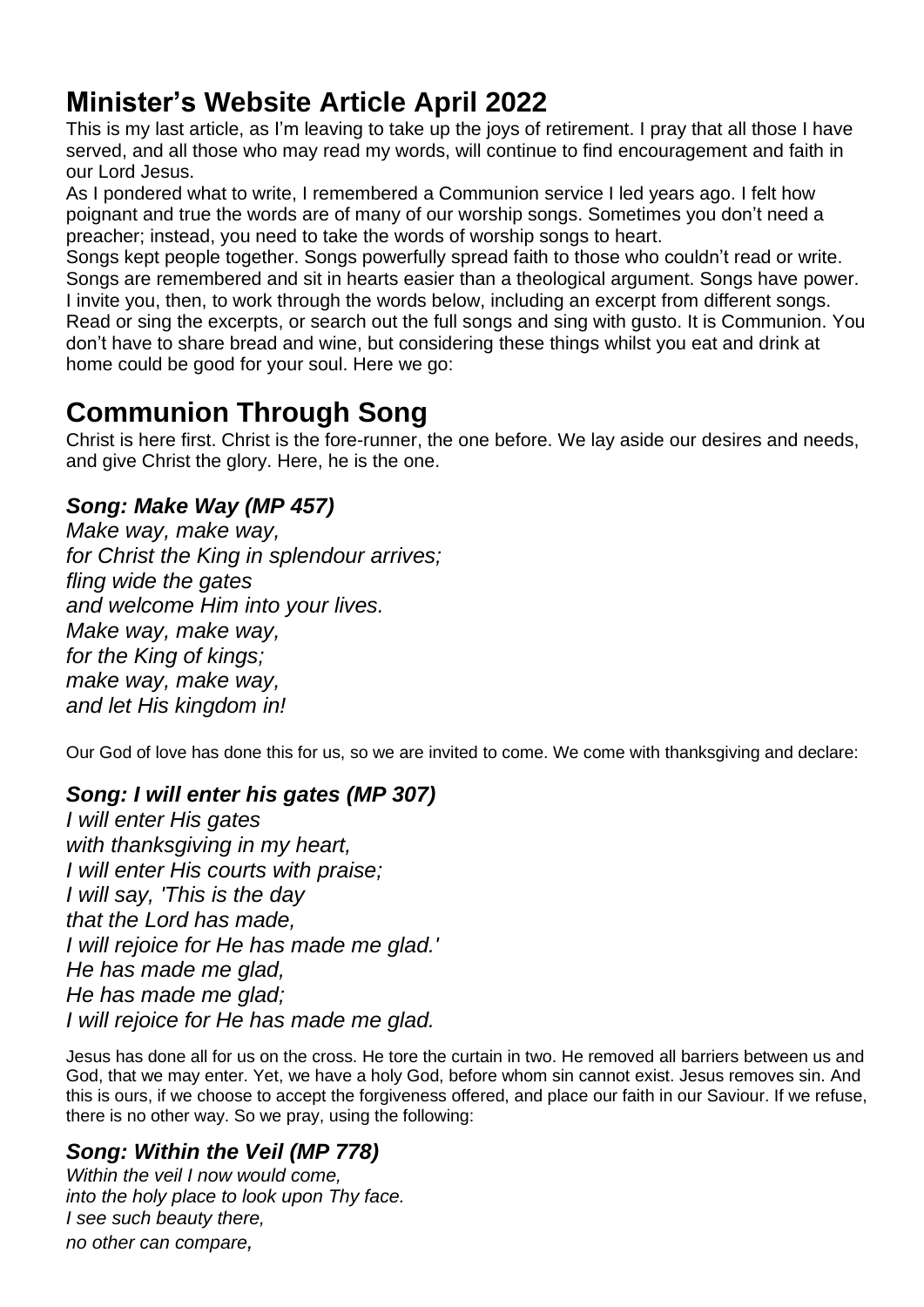Stay in prayer. Bring before God your failures and problems. Acknowledge your weakness. Now take hold of God's promise. You have a new heart, a new spirit. You are cleansed, made right with God, and seated with Christ. Because of him alone, all is well. We are invited to this feast.

## *Song: Come and see (MP 85)*

*Come and see, come and see, come and see the King of love; see the purple robe and crown of thorns He wears. Soldiers mock, rulers sneer as He lifts the cruel cross; lone and friendless now, He climbs towards the hill. We worship at your feet, where wrath and mercy meet, and a guilty world is washed by love's pure stream. For us He was made sin oh, help me take it in. Deep wounds of love cry out, 'Father, forgive.' I worship, I worship the Lamb who was slain.*

This is the table of Christ. We come as guests. Lord, we are poor, yet you call us from the highways and byways of life. In you we are rich. As we share, may your Spirit enliven our hearts. Move amongst us, and through this bread and wine. Then, as we share in childlike faith, and trust in none other, this may become for us the body and blood of our Lord and Saviour. He died and rose again, to rescue us and draw us to you. We are one people, joined by our Lord. And we are at peace. Amen.

# *Song: The love of God comes close (MP 940) verse 2*

*The peace of God comes close to those caught in the storm, forgoing lives of ease to ease the lives forlorn. The peace of God is here to stay; embracing those who walk His way, the peace of God is here to stay.*

In Christ's name, I offer you his peace. Let us acknowledge we are all his children, and offer each other a sign of his peace. Peace be with you.